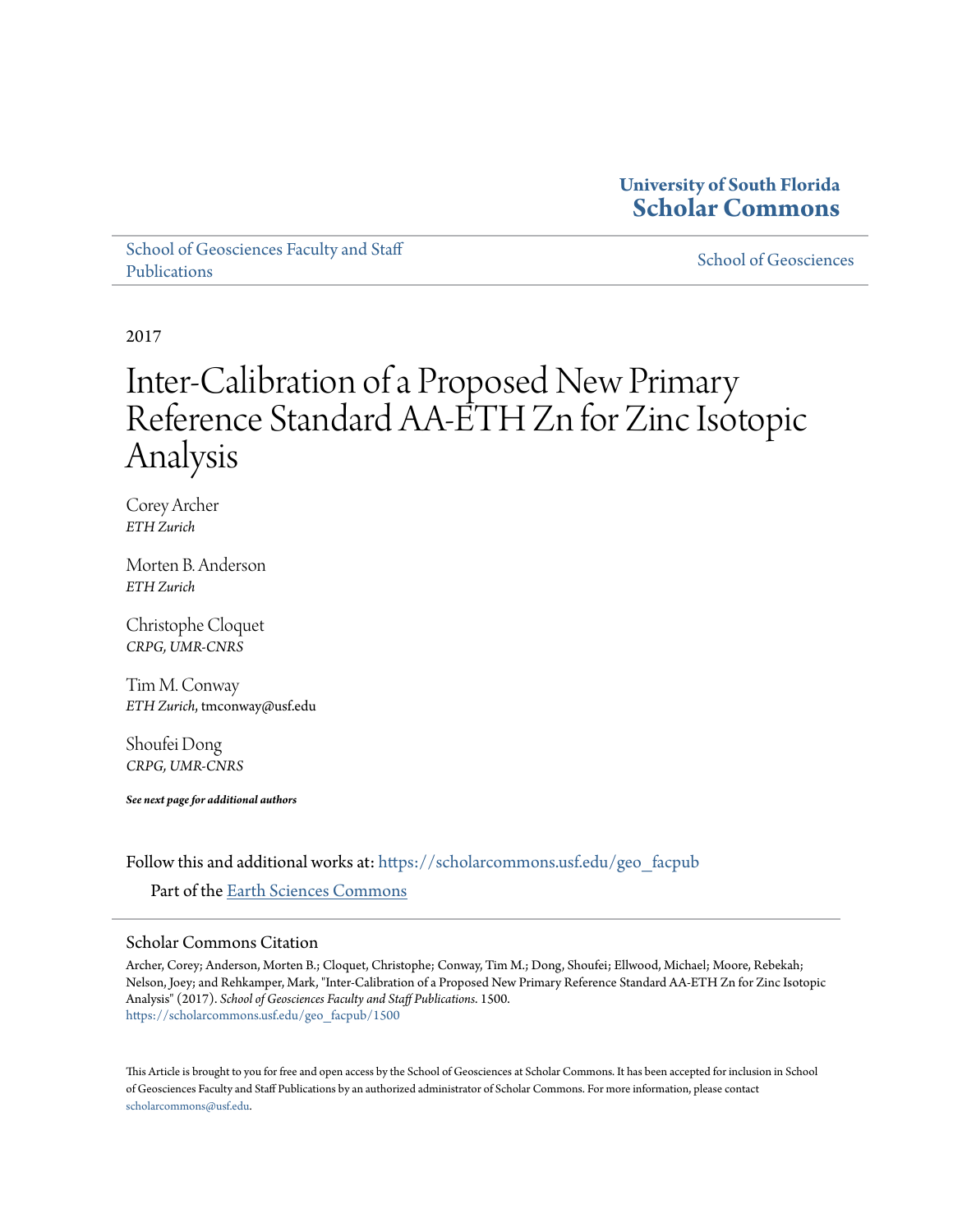### **Authors**

Corey Archer, Morten B. Anderson, Christophe Cloquet, Tim M. Conway, Shoufei Dong, Michael Ellwood, Rebekah Moore, Joey Nelson, and Mark Rehkamper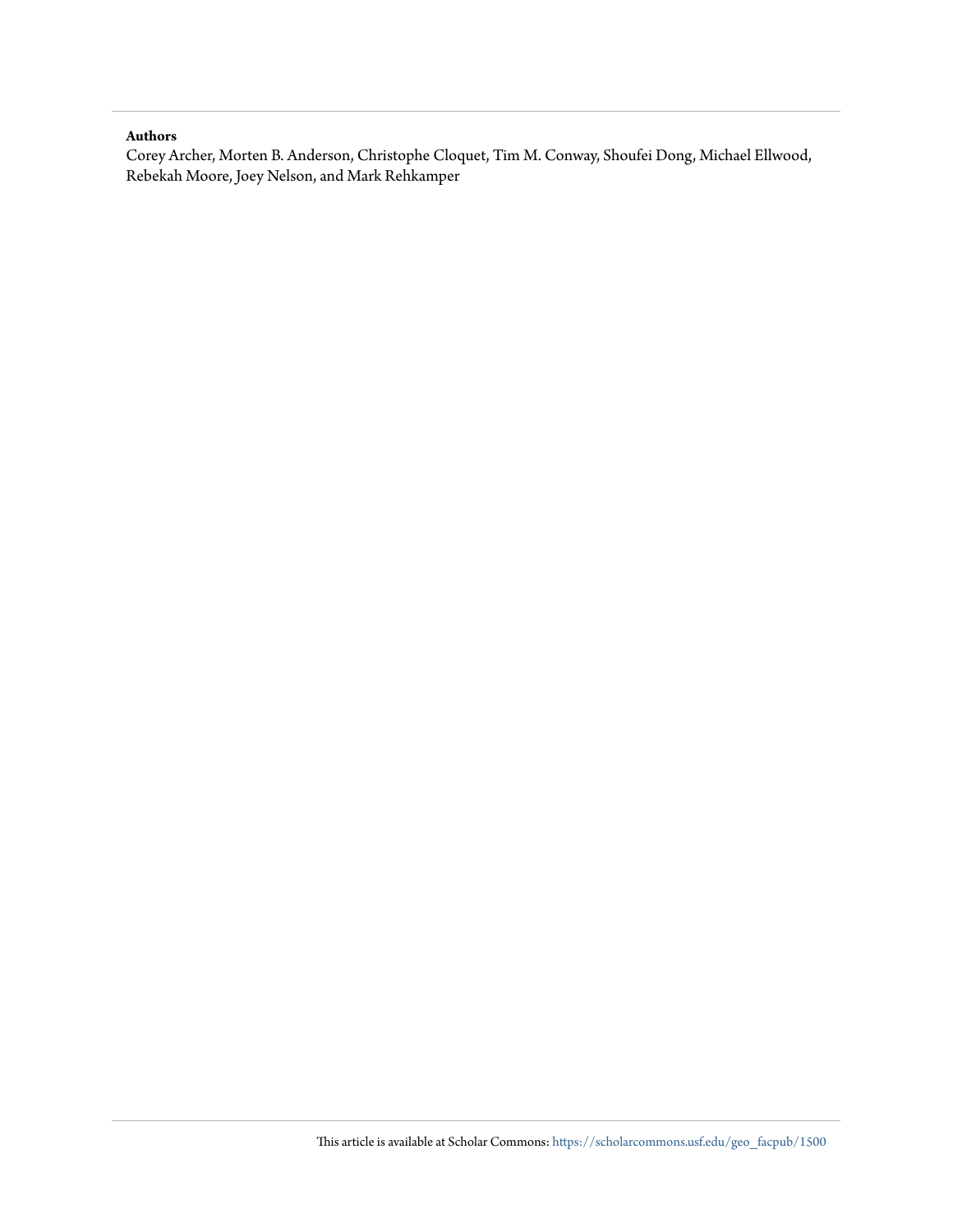# JAAS





Cite this: J. Anal. At. Spectrom., 2017, 32, 415

Received 2nd August 2016 Accepted 10th November 2016

DOI: 10.1039/c6ja00282j

www.rsc.org/jaas

# Introduction

The stable isotopes of Zn have, in recent years, emerged as powerful tracers of natural processes in the Earth sciences. Much of the focus, though by no means exclusively, has been on investigating the role of Zn and its biogeochemical cycling in

a Inst. of Geochemistry and Petrology, Dept. of Earth Sciences, ETH Zurich, Switzerland. ¨ E-mail: corey.archer@erdw.ethz.ch

b CRPG, UMR-CNRS 7358, 15 rue Notre Dame des Pauvres, Vandœuvre les Nancy, 54500, France

c Research School of Earth Sciences, Australian National University, Canberra, ACT 2601, Australia

<sup>a</sup>Department of Earth Science & Engineering, Imperial College London, London SW7 2AZ, UK

e Department of Geological Sciences, Stanford University, Stanford, CA 94305, USA

f IFREMER, Dept. Phys. Resources & Deep Sea Ecosyst, Ctr Brest, F-29280 Plouzane, France

g Research Institute for Humanity and Nature, 457-4, Motoyama, Kamigamo, Kita-ku, Kyoto, 603-8047, Japan

h Institute for Chemical Research, Kyoto University, Gokasho, Uji, Kyoto, 611-0011, Japan

i Department of Geological Sciences, Indiana University, Bloomington, IN 47405, USA † Now at: School of Earth & Ocean Sciences, Cardiff University, Park Place, CF10 3AT, Cardiff, UK.

‡ Now at: Department of Oceanography, University of Hawaii, Honolulu HI 96822, USA.

# Inter-calibration of a proposed new primary reference standard AA-ETH Zn for zinc isotopic analysis

Corey Archer,\*<sup>a</sup> Morten B. Andersen, †<sup>a</sup> Christophe Cloquet,<sup>b</sup> Tim M. Conway,<sup>a</sup> Shuofei Dong,<sup>b</sup> Michael Ellwood,<sup>c</sup> Rebekah Moore,<sup>d</sup> Joey Nelson,<sup>e</sup> Mark Rehkämper,<sup>d</sup> Olivier Rouxel, <sup>f</sup> Moneesha Samanta,<sup>c</sup> Ki-Cheol Shin,<sup>g</sup> Yoshiki Sohrin,<sup>h</sup> Shotaro Takano<sup>h</sup> and Laura Wasylenki<sup>i</sup>

We have prepared a large volume of pure, concentrated and homogenous zinc standard solution. This new standard solution is intended to be used as a primary reference standard for the zinc isotope community, and to serve as a replacement for the nearly exhausted current reference standard, the so-called JMC-Lyon Zn. The isotopic composition of this new zinc standard (AA-ETH Zn) has been determined through an inter-laboratory calibration exercise, calibrated against the existing JMC-Lyon standard, as well as the certified Zn reference standard IRMM-3702. The data show that the new standard is isotopically indistinguishable from the IRMM-3702 zinc standard, with a weighted  $\delta^{66/64}$ Zn value of  $0.28 \pm 0.02\%$  relative to JMC-Lyon. We suggest that this new standard be assigned a  $\delta^{66/64}$ Zn value of +0.28 $\%$  for reporting of future Zn isotope data, with the rationale that all existing published Zn isotope data are presented relative to the JMC-Lyon standard. Therefore our proposed presentation allows for a direct comparison with all previously published data, and that are directly traceable to a certified reference standard, IRMM-3702 Zn. This standard will be made freely available to all interested labs through contact with the corresponding author. TECHNICAL NOTE<br>
SURFAINION CONSULTED THE CONDUCTION CONSULTED THE SURFAINING ONE CONSULTED CONSULTED THE SURFAINING CONSULTED THE SURFAINING CONSULTED SURFAINING CONSULTED THE SURFAINING CONSULTED THE SURFAINING SURFAININ

the modern ocean<sup>1-5</sup> and on the understanding of processes occurring during planetary formation.<sup>6</sup>–<sup>9</sup> Common to many of the recently developed non-traditional stable metal isotope systems (e.g. Cu, Mo, Fe, and Li), made analytically feasible due to advances in multiple collector inductively coupled plasmamass spectrometers (MC-ICPMS), comparative studies of Zn and its isotopes have been complicated by the lack of an internationally certified reference standard. However, where rigorous data comparison for other non-traditional stable metal isotope systems such as Mo has been severely hampered in this regard,10,11 most if not all Zn isotope data to date have been referenced to the same ICP Zn standard, the so-called JMC-Lyon standard, made available by the authors after the initial highprecision Zn isotope study of Maréchal et al.<sup>12</sup> Unfortunately the JMC-Lyon standard is nearing exhaustion, and therefore a new reference standard is required.

Recently, efforts have been made to address the problem of a lack of Zn standard, with the creation of a certified reference standard, IRMM-3702 Zn, produced by the Institute for Reference Materials and Measurements (IRMM) in Belgium.<sup>13,14</sup> Although the IRMM-3702 Zn standard will prove to be an invaluable reference standard for Zn isotope studies, it suffers from some important limitations which would preclude it from being adopted widespread as a primary reference standard. At the time of writing it only available for purchase in relatively

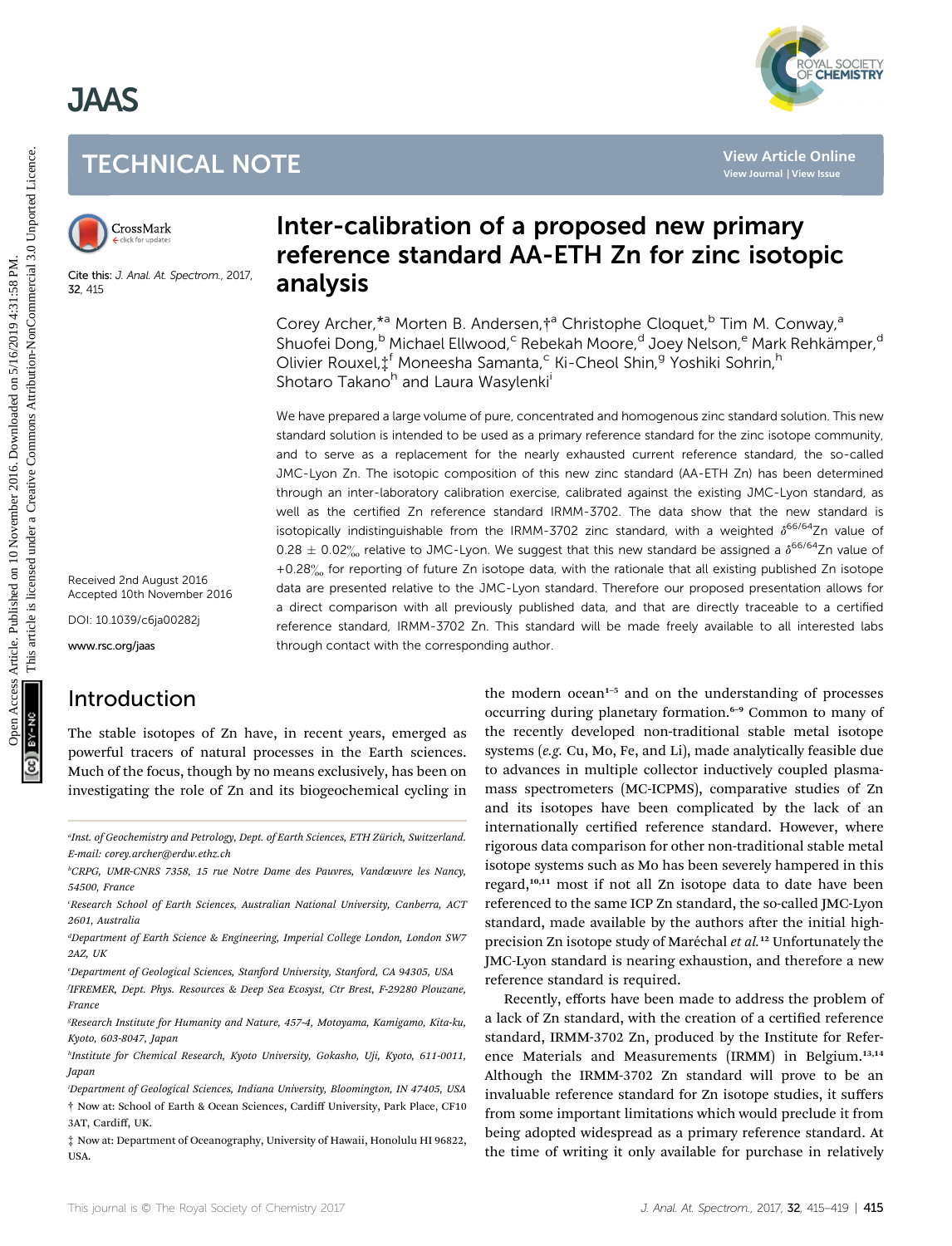small aliquots ( $\sim$ 3 µmol Zn, or  $\sim$ 200 µg Zn). Such an amount of Zn would be of use as a primary reference standard to a laboratory routinely measuring Zn isotopes for only a short period of time. This, therefore, would make it expensive for most labs to use in this way. Furthermore, adopting the IRMM-3702 Zn as a primary reference standard would require the IRMM to supply this standard in its current form well into the future, which already seems unlikely given the small quantities in which it is currently distributed. Other potential candidates supplied by international bodies, such as the NIST 3168a Zn standard solution, are also unlikely to be useful to the Zn community as a zero-point reference standard, as data suggest that it is isotopically light with a  $^{66}$ Zn/ $^{64}$ Zn ratio, that is the measured atomic ratio of <sup>66</sup>Zn relative to <sup>64</sup>Zn, that is approximately  $1\%$ lower than that of the JMC-Lyon reference standard (O. Rouxel, unpbl.). This composition is, therefore, at an extreme end of the natural range thus far reported for Zn isotopes. A second Zn standard from NIST, SRM 682, has an even more extreme composition, which is approximately  $2.5\%$  lighter than JMC-Lyon Zn.15,16 A third Zn standard supplied by NIST, SRM 683, has a measured composition that falls within the range of natural Zn compositions thus far reported,<sup>16,17</sup> and would therefore likely be useful as a reference standard for the Zn isotope community. But as with IRMM 3702, its availability into the future is not guaranteed. Furthermore, although SRM 683 Zn appears to be isotopically homogeneous,<sup>17</sup> purified Zn metal standards have long been known to be extremely variable in their isotopic composition.<sup>16</sup> This potential for heterogeneity therefore precludes or at the least complicates their adoption as universal zero-point reference standards. **Observation Access Article Commutation** Access Article 2016. Downloaded the commutation of the commutation of the commutation of the commutation of the commutation of the commutation of the commutation of the commutation

To address this issue, we have prepared a large volume of homogenous Zn solution as a new reference material for the Zn isotope community. Approximately 9 grams of pure Zn metal (Alfa Aesar Zn foil, Product Code 11912, Lot #I17Z058), which we estimate to be enough Zn to serve the Zn isotope community for the next 50 years, was dissolved in twice distilled 15 M nitric acid and diluted to a 5% v/v solution with 18.2 M $\Omega$  cm de-ionised water (Milli-Q, Merck Millipore). The isotopic composition of this new Zn standard (AA-ETH Zn) was then determined through an inter-laboratory calibration. Participating labs were chosen to ensure a variety in the Zn isotope methodology and to ensure that any potential biases produced through analytical protocols are resolved.

#### Analytical methodology

A summary of the analytical protocols used by the participating laboratories is shown in Table 1. Most of the participating labs employ a Zn double spike for correction of mass fractionation. An underlying assumption of using double spike techniques is that mass fractionation occurs according to mass, i.e. all isotopic fractionation processes are mass dependent. This is expected to be the case for elements with  $Z \le 80$ , such as  $Zn<sup>18</sup>$ This expectation is confirmed by the data obtained from the Brest laboratory, using a non-double spike approach to correct for mass fractionation (Table 2). All participating labs performed measurements of the new AA-ETH Zn standard against

both the JMC-Lyon and IRMM-3702 Zn standards. Zn isotopic compositions are reported in the usual  $\delta^{66}$ Zn  $\binom{6}{00}$  notation, and are reported relative to both the JMC-Lyon and IRMM-3702 Zn standards (Table 2), where

$$
\delta^{66} \text{Zn} \ \left( \frac{\%}{\% \text{o}} \right) = \left[ \frac{\left( \frac{66 \text{Zn}}{\% \text{Zn}} \right)_{\text{sample}}}{\left( \frac{66 \text{Zn}}{\% \text{Zn}} \right)_{\text{standard}}} - 1 \right] \times 1000 \tag{1}
$$

Similarly,  $\delta^{67}$ Zn and  $\delta^{68}$ Zn are described by the above equation, where  $^{66}$ Zn is replaced by  $^{67}$ Zn or  $^{68}$ Zn, respectively. Conversion from  $\delta^{66}$ Zn to any other Zn isotope pair is achieved by multiplying this value by the factor  $\ln(m_2/m_1)/\ln(m^{66}Zn/m^{64}Zn)$ , where the masses  $m$  are the atomic masses, and according to the exponential mass fractionation law. A brief description of the methodology used by each lab is as follows.

ETH Zürich. All analyses were performed using a Thermo Scientific Neptune Plus MC-ICPMS, using standard sample and skimmer cones. Prior to analysis, each standard was doped with a mixed  ${}^{64}$ Zn– ${}^{67}$ Zn double spike to achieve a standard : spike ratio of  $\sim$ 1. Instrumental mass bias correction was performed using the double spike techniques described in the study of Bermin *et al.*<sup>1</sup> Solutions in an  $\sim 0.3$  M HNO<sub>3</sub> (2% v/v) solution were introduced into the mass spectrometer via a Cetac Aridus II desolvating system or an Elemental Scientific (ESI) Apex-Q desolvating system, both coupled with a PFA nebuliser with a nominal uptake rate of 50  $\mu$ L min<sup>-1</sup>. Isobaric interference from  ${}^{64}$ Ni on  ${}^{64}$ Zn was monitored using  ${}^{62}$ Ni, but any correction here was always negligible. For data collected with the Apex, an additional correction for small amounts of hydrides was needed, determined by monitoring the  $^{64}ZnH^+$  hydride produced at mass 65. Typically, hydrides were formed at the 10–20 ppm level. The long term reproducibility of measurements made using both sample introduction systems, as determined by analyses of IRMM-3702 Zn over the course of three years, including those made during each analytical session, is  $0.06\%$  (2SD).

Table 1 Summary of analytical protocols employed by the participating labs

| Lab                 | Instrument      | Sample<br>introduction | Mass bias correction <sup>ref</sup>                   |
|---------------------|-----------------|------------------------|-------------------------------------------------------|
| <b>ETH</b>          | Neptune         | Aridus II,             | $64$ Zn- $67$ Zn double spike <sup>1</sup>            |
| Zürich              | Plus            | Apex-Q                 |                                                       |
| ANU                 | Neptune<br>Plus | Apex-O                 | ${}^{67}$ Zn- ${}^{68}$ Zn double spike <sup>19</sup> |
| <b>Brest</b>        | Neptune<br>Plus | Glass spray<br>chamber | Cu doping <sup>20</sup>                               |
| $CPRG -$<br>Nancy   | Neptune<br>Plus | Glass spray<br>chamber | $64$ Zn- $67$ Zn double spike <sup>21</sup>           |
| Imperial<br>College | NuPlasmaHR      | Aridus II              | $64$ Zn- $67$ Zn double spike <sup>22</sup>           |
| London              |                 |                        |                                                       |
| Indiana             | NuPlasma II     | Aridus II              | $64$ Zn- $67$ Zn double spike <sup>21</sup>           |
| Kyoto               | Neptune<br>Plus | Aridus II              | $64$ Zn- $67$ Zn double spike                         |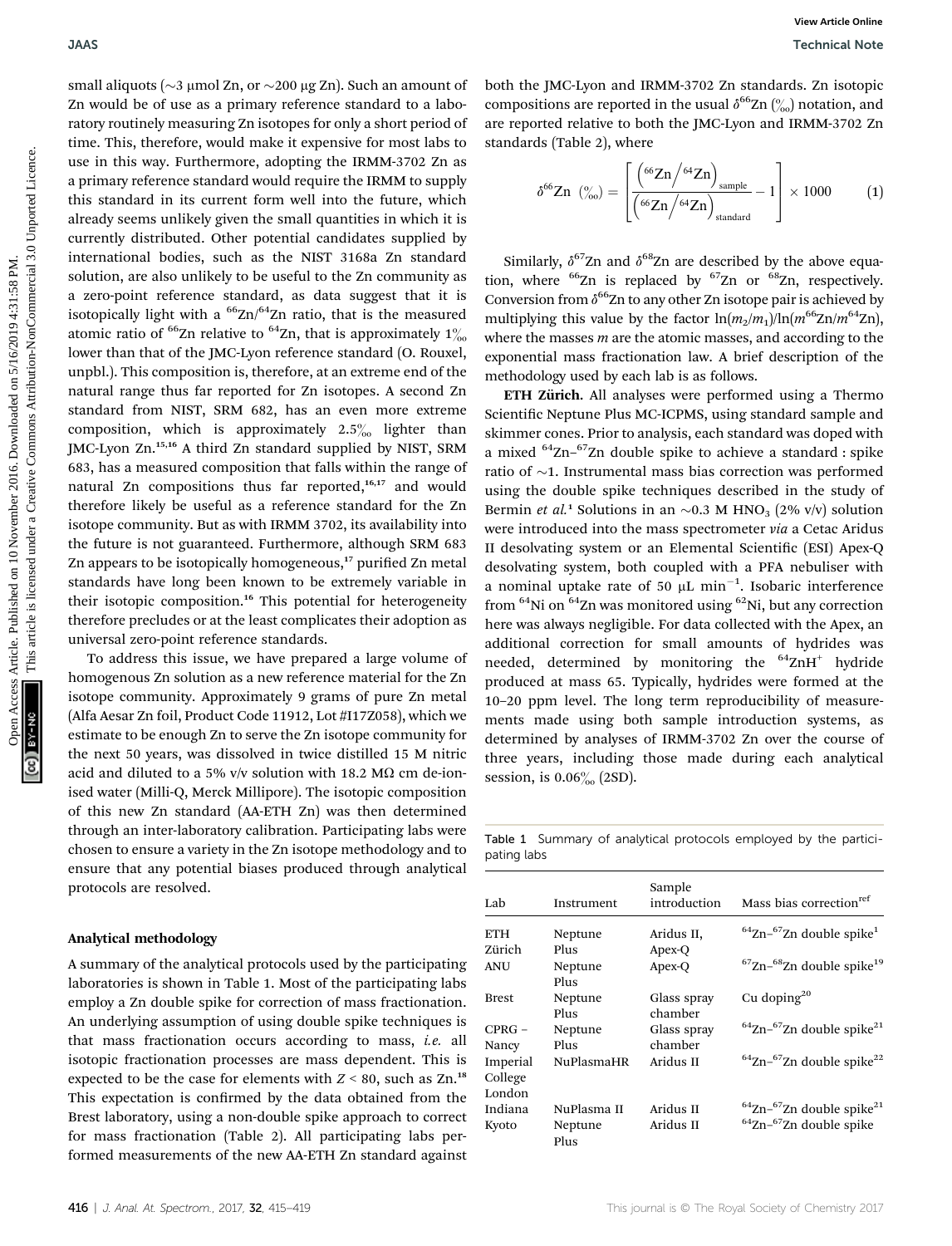Table 2 Zn isotope results of the AA-ETH standard relative to both JMC-Lyon and the IRMM-3702 Zn standards, with the number of analyses in brackets.  $2\sigma$  is the calculated twice standard deviation for all measurements across all participating labs, with the exception of the weighted mean, where the error reported is the uncertainty of the weighted mean. The weighted mean and its uncertainty were determined by weighting the values produced by each individual lab according to their individual  $2\sigma$  uncertainties

| Lab                                                                                                                                                                                                                                                                                                                    | $\delta^{66} \rm Zn_{JMC}$ | $2\sigma$    | $\delta^{66} \rm Zn_{\rm IRMM}$ | $2\sigma$    | $\delta^{67} Zn_{\rm IRMM}$ | $2\sigma$ | $\delta^{68} \rm Zn_{\rm IRMM}$                                                                                                                       | $2\sigma$ |
|------------------------------------------------------------------------------------------------------------------------------------------------------------------------------------------------------------------------------------------------------------------------------------------------------------------------|----------------------------|--------------|---------------------------------|--------------|-----------------------------|-----------|-------------------------------------------------------------------------------------------------------------------------------------------------------|-----------|
| ETH $(n=30)$                                                                                                                                                                                                                                                                                                           | 0.31                       | 0.06         | $-0.01$                         | 0.07         |                             |           |                                                                                                                                                       |           |
| ANU $(n=5)$                                                                                                                                                                                                                                                                                                            |                            |              | $-0.03$                         | 0.05         |                             |           |                                                                                                                                                       |           |
| Brest <sup>a</sup> ( $n = 13$ )                                                                                                                                                                                                                                                                                        |                            |              | $-0.02$                         | 0.04         | $-0.02$                     | 0.07      | $-0.07$                                                                                                                                               | 0.06      |
| CPRG $(n = 20)$                                                                                                                                                                                                                                                                                                        | 0.33                       | 0.12         | 0.02                            | 0.08         |                             |           |                                                                                                                                                       |           |
| Imperial ( $n = 18$ )                                                                                                                                                                                                                                                                                                  | 0.28                       | 0.05         | $-0.04$                         | 0.05         |                             |           |                                                                                                                                                       |           |
| Indiana ( $n = 32$ )                                                                                                                                                                                                                                                                                                   | 0.26                       | 0.10         | 0.01                            | 0.10         |                             |           |                                                                                                                                                       |           |
| Kyoto $(n = 10)$                                                                                                                                                                                                                                                                                                       | 0.27                       | 0.03         | $-0.01$                         | 0.02         |                             |           |                                                                                                                                                       |           |
| All (JMC: $n = 110$ , IRMM: $n = 129$ )<br>All (weighted)                                                                                                                                                                                                                                                              | 0.29<br>0.28               | 0.09<br>0.02 | 0.00<br>$-0.02$                 | 0.07<br>0.02 |                             |           |                                                                                                                                                       |           |
|                                                                                                                                                                                                                                                                                                                        |                            |              |                                 |              |                             |           |                                                                                                                                                       |           |
| Australian National University (ANU). All analyses were per-                                                                                                                                                                                                                                                           |                            |              |                                 |              |                             |           | integration time. Solutions in $0.28$ M HNO <sub>3</sub> were introduced                                                                              |           |
| formed using a Thermo Scientific Neptune Plus MC-ICPMS                                                                                                                                                                                                                                                                 |                            |              |                                 |              |                             |           | into the plasma using a double spray quartz chamber system                                                                                            |           |
| using the procedure described in the study of Samanta et al. <sup>19</sup>                                                                                                                                                                                                                                             |                            |              |                                 |              |                             |           | (cyclonic and double pass) and a microconcentric PFA nebulizer                                                                                        |           |
| Prior to analysis, each standard was doped with a mixed                                                                                                                                                                                                                                                                |                            |              |                                 |              |                             |           | operating at a flow rate of about 60 $\mu$ L min <sup>-1</sup> . The MC-ICPMS                                                                         |           |
| ${}^{67}Zn-{}^{68}Zn$ double spike to achieve a standard : spike ratio of                                                                                                                                                                                                                                              |                            |              |                                 |              |                             |           | was equipped with high-efficiency Ni-cones (X-cones) and run in                                                                                       |           |
| $\sim$ 0.25. Solutions in a 2% v/v HNO <sub>3</sub> solution were introduced                                                                                                                                                                                                                                           |                            |              |                                 |              |                             |           | medium resolution mode. Using this instrumental set-up, Zn                                                                                            |           |
|                                                                                                                                                                                                                                                                                                                        |                            |              |                                 |              |                             |           | and Cu isotopes were measured at concentrations of 300 ng $g^{-1}$                                                                                    |           |
|                                                                                                                                                                                                                                                                                                                        |                            |              |                                 |              |                             |           | and 200 ng $g^{-1}$ , respectively. The precision of the measure-                                                                                     |           |
| into the mass spectrometer via an Elemental Scientific (ESI)<br>Apex-Q desolvating system with a PFA nebuliser (ESI) with<br>a nominal uptake rate of 50 $\mu$ L min <sup>-1</sup> . A standard Ni sampler                                                                                                             |                            |              |                                 |              |                             |           | ments, determined as the standard deviation values (2SD) of                                                                                           |           |
|                                                                                                                                                                                                                                                                                                                        |                            |              |                                 |              |                             |           | duplicate $\delta^{66}$ Zn analysis of the same standard/sample solution                                                                              |           |
| cone and a Ni X-skimmer cone were used to enhance instru-<br>ment sensitivity. At the start of the measurement session, the                                                                                                                                                                                            |                            |              |                                 |              |                             |           | over several analytical sessions, generally ranged from $0.02\%$                                                                                      |           |
|                                                                                                                                                                                                                                                                                                                        |                            |              |                                 |              |                             |           |                                                                                                                                                       |           |
|                                                                                                                                                                                                                                                                                                                        |                            |              | to $0.04%$ .                    |              |                             |           |                                                                                                                                                       |           |
|                                                                                                                                                                                                                                                                                                                        |                            |              |                                 |              |                             |           | CPRG - Nancy. Zn standard solutions (i.e. ETH AA Zn, IRMM-                                                                                            |           |
|                                                                                                                                                                                                                                                                                                                        |                            |              |                                 |              |                             |           | 3702 and JMC-Lyon supplied by ETH) with known concentra-                                                                                              |           |
| instrument was optimised for signal intensity on mass <sup>62</sup> Ni,<br>${}^{63}$ Cu, ${}^{65}$ Cu, ${}^{64}$ Zn, ${}^{66}$ Zn, ${}^{67}$ Zn and ${}^{68}$ Zn. All measurements were<br>made in low resolution mode as 1 block of 30 cycles with<br>a 4 second integration time. All measured ratios were corrected |                            |              |                                 |              |                             |           | tion were doped with a $^{64}$ Zn- $^{67}$ Zn double spike at a sample-                                                                               |           |
| for any interference of ${}^{64}$ Ni on ${}^{64}$ Zn by monitoring the intensity<br>of ${}^{62}$ Ni and subtracting the calculated intensity for ${}^{64}$ Ni, based                                                                                                                                                   |                            |              |                                 |              |                             |           | spike ratio $(m/m$ ratio) of 1:1.38 for mass bias correction<br>(following the methods described in the study of Bryan <i>et al.</i> <sup>21</sup> ). |           |

Australian National University (ANU). All analyses were performed using a Thermo Scientific Neptune Plus MC-ICPMS using the procedure described in the study of Samanta et al.<sup>19</sup> Prior to analysis, each standard was doped with a mixed  ${}^{67}$ Zn– ${}^{68}$ Zn double spike to achieve a standard : spike ratio of  $\sim$ 0.25. Solutions in a 2% v/v HNO<sub>3</sub> solution were introduced into the mass spectrometer  $via$  an Elemental Scientific (ESI) Apex-Q desolvating system with a PFA nebuliser (ESI) with a nominal uptake rate of 50  $\mu$ L min $^{-1}$ . A standard Ni sampler cone and a Ni X-skimmer cone were used to enhance instrument sensitivity. At the start of the measurement session, the instrument was optimised for signal intensity on mass  ${}^{62}$ Ni,  $63Cu$ ,  $65Cu$ ,  $64Zn$ ,  $66Zn$ ,  $67Zn$  and  $68Zn$ . All measurements were made in low resolution mode as 1 block of 30 cycles with a 4 second integration time. All measured ratios were corrected for any interference of  $64$ Ni on  $64$ Zn by monitoring the intensity of <sup>62</sup>Ni and subtracting the calculated intensity for <sup>64</sup>Ni, based on the natural 62Ni/64Ni ratio, from the measured intensity of <sup>64</sup>Zn. These corrections were always negligible compared to the standard/spike signal. The interference corrected data were then blank corrected by subtracting the average intensity of the 30 cycle measurement for each isotope from the intensities measured for the 2% v/v  $HNO<sub>3</sub>$  blank.

Brest. All analyses were performed using a Thermo Scientific Neptune MC-ICPMS. The instrument was optimised for signal intensity on mass  ${}^{62}$ Ni,  ${}^{63}$ Cu,  ${}^{65}$ Cu,  ${}^{64}$ Zn,  ${}^{66}$ Zn,  ${}^{67}$ Zn and  ${}^{68}$ Zn. Instrumental mass bias was corrected for by doping the Zn standard solutions with a pure copper standard solution (NIST SRM 3114) whose isotopic composition has been calibrated against NIST SRM 976. The data reduction scheme is similar to the approach of Maréchal et al.,<sup>12</sup> which involves measuring  ${}^{65}$ Cu/ ${}^{63}$ Cu to determine the instrumental mass bias factor using an exponential mass fractionation law. In addition to Cu normalisation, Zn ratios were further corrected using a standard bracketing approach, where measured Zn isotope ratios of the sample are normalised to the average composition of its bracketing reference standard.<sup>20</sup> All measurements were made in low resolution mode as 1 block of 25 cycles with a 4 second

CPRG – Nancy. Zn standard solutions (i.e. ETH AA Zn, IRMM-3702 and JMC-Lyon supplied by ETH) with known concentration were doped with a  $^{64}$ Zn– $^{67}$ Zn double spike at a sample– spike ratio  $(m/m \text{ ratio})$  of 1:1.38 for mass bias correction (following the methods described in the study of Bryan et  $al.^{21}$ ), and then dried and re-dissolved with  $0.1$  M HNO<sub>3</sub> for Zn isotope ratio analysis. The Zn isotope ratios were determined using a Thermo Scientific Neptune Plus MC-ICPMS. The samples were introduced in wet plasma mode using a PTFE nebulizer, at concentrations of 200 ng  $mL^{-1}$ . Data were collected as 1 block of 30 measurements (5 s integration time for each measurement). The wash time between samples was 110 seconds using 0.3 M HNO3, followed by a blank measurement of the same 0.1 M  $HNO<sub>3</sub>$  that the samples were re-dissolved in. Isobaric interference from  $^{64}$ Ni on  $^{64}$ Zn was monitored using intensity measurements of  ${}^{62}$ Ni and was negligible (typically less than 10 ppm).

Imperial College London. The isotopic analyses were carried out with a Nu Plasma HR MC-ICPMS instrument at the MAGIC Laboratories using protocols modified from those reported by Arnold et al.<sup>22</sup> Prior to analysis, a  $^{64}$ Zn– $^{67}$ Zn double spike was added to and equilibrated with each standard solution at a ratio of spike-derived to natural Zn of about 1. The spike–sample mixtures were taken up in  $0.1$  M HNO<sub>3</sub> to achieve total Zn concentrations of  $\sim$ 100 ng mL<sup>-1</sup>. An Aridus II (CETAC Technologies) desolvation system fitted with a nominal 100  $\mu$ L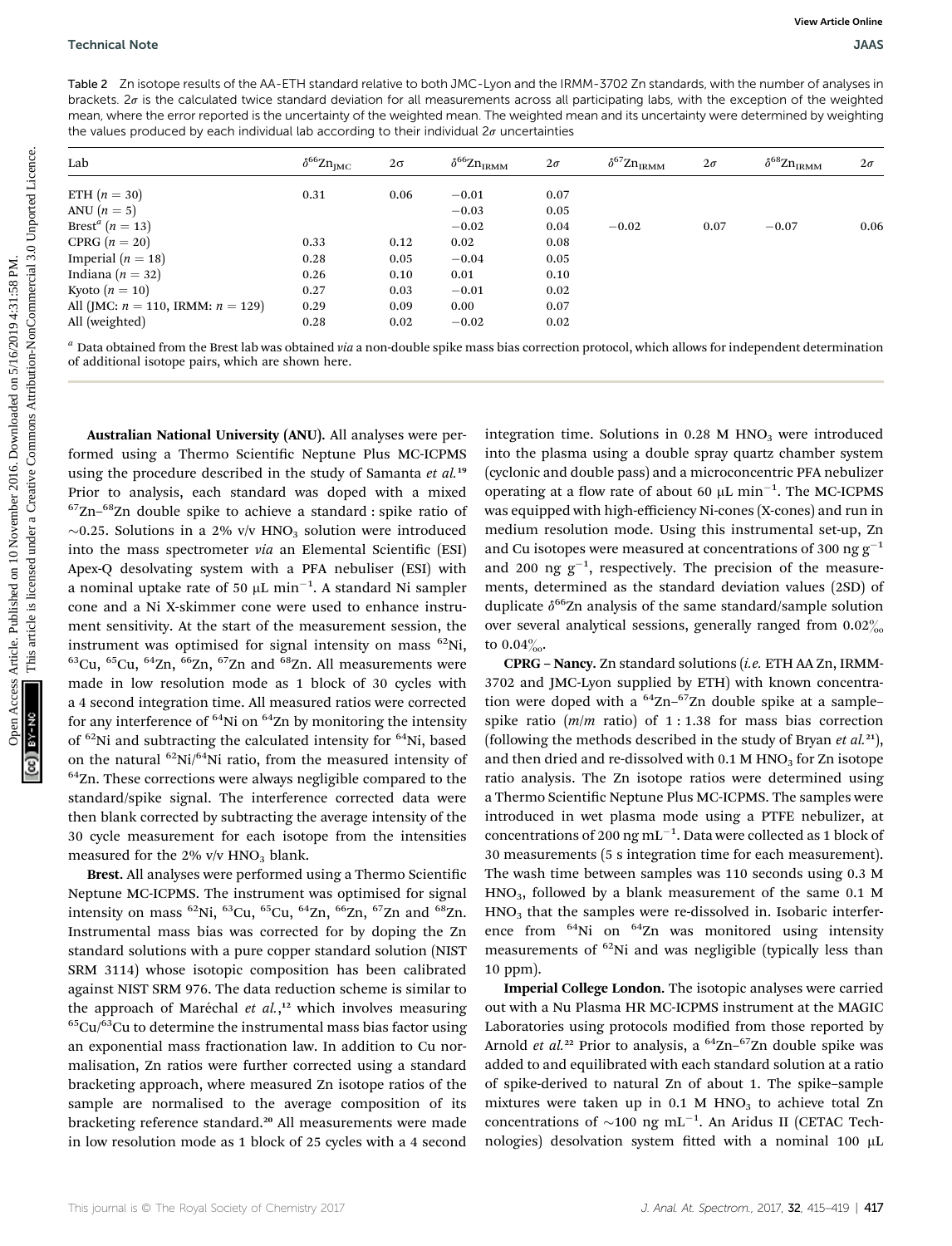$min^{-1}$  glass nebulizer was used for sample introduction. The analyses involved simultaneous collection of the ion beams of  ${}^{64}$ Zn<sup>+</sup>,  ${}^{66}$ Zn<sup>+</sup>,  ${}^{67}$ Zn<sup>+</sup>, and  ${}^{68}$ Zn<sup>+</sup>, and  ${}^{62}$ Ni<sup>+</sup> and  ${}^{137}$ Ba<sup>2+</sup> for interference correction. Data collection was performed in 3 blocks of  $20 \times 5$  s integrations, with a 15 s electronic background measurement preceding each block. The instrumental mass bias encountered during the analyses was corrected using double spike data reduction methods adapted from those reported by Arnold et al.<sup>22</sup> For this, the "raw" measured isotope ratios of  $^{64}$ Zn/ $^{67}$ Zn,  $^{66}$ Zn/ $^{67}$ Zn and  $^{68}$ Zn/ $^{67}$ Zn were processed offline with a spreadsheet-based iterative solver. Corrections for spectral interference from  ${}^{64}Ni^+$  and Ba<sup>2+</sup> ions  $(^{132}Ba^{2+}, {}^{134}Ba^{2+})$ and  $136Ba^{2+}$ ) were also subjected to mass bias correction. The required corrections were very small, however, at less than  $1 \times 10^{-5}$  for both  $^{64}$ Ni<sup>+</sup>/ $^{64}$ Zn<sup>+</sup> and  $^{134}$ Ba<sup>2+</sup>/ $^{67}$ Zn<sup>+</sup>. Additional interspersed analyses of the in-house London Zn standard solution yielded  $\delta^{66} \text{Zn}_{\text{IMC}} = 0.12 \pm 0.06\%_{00}$  (2SD), in agreement with three previous studies that reported results of  $0.08\%$  to 0.14 $\frac{9}{60}$  for this sample.<sup>13,22,23</sup> DMS<br>
The main  $\frac{1}{2}$  are noted that the common contention was contention to the common contention was contention by the common content of the same of the same collection by the common contention was content as the same

Indiana University. Zinc isotopic standards (AA-ETH Zn, IRMM-3702 Zn and JMC-Lyon Zn) were measured relative to an in-house Zn standard (Sesame Zn) on the NuPlasma II MC-ICPMS in the Sesame Lab at Indiana University Bloomington. Solutions were introduced into the mass spectrometer using a Cetac Aridus II desolvating system. Prior to analysis, standards were doped with a mixed  $64Zn-67Zn$  double spike, and instrumental mass bias correction was performed using the double spike techniques described in the study of Bryan et al.<sup>21</sup> Additional analyses of an in-house London Zn standard  $(\delta^{66}Zn_{\text{Sessame}} = 4.37 \pm 0.05\%$  (2SD)) simultaneously performed are in agreement with previously reported values of this standard.<sup>21</sup>

Kyoto University. All isotopic ratios were measured on a Neptune Plus MC-ICPMS with a glass nebuliser (MicroMist  $0.1 \ \mathrm{mL} \ \mathrm{min}^{-1})$  and an Aridus II desolvating nebulizer system at the Research Institute for Humanity and Nature, Kyoto, Japan. A standard Ni sampler cone and a Ni H-skimmer cone were used. Instrumental mass bias during MC-ICP-MS measurement was corrected using a mixed <sup>64</sup>Zn-<sup>67</sup>Zn double spike, and isotopic ratios were calculated using the iterative method of Siebert et al.<sup>24</sup> The double spike comprised 82.9%  $^{64}$ Zn, 0.5%  $^{66}$ Zn, 16.2%  $^{67}$ Zn, and 0.5%  $^{68}$ Zn. The composition of the double spike was calibrated to the AA-ETH Zn standard by measuring AA Zn standard–double spike mixtures in different proportions.<sup>25</sup> The standards (JMC Zn or IRMM Zn) were mixed with a double spike in a 1 : 1 weight ratio, and diluted to 200–400 ppb Zn with 2% HNO<sub>3</sub>. Data acquisition for each standard consisted of 30 4 s integrations. The intensity of the <sup>66</sup>Zn beam was  $\sim$  5 V for 100 ppb natural Zn. In order to correct the instrumental background, a pure  $2\%$  HNO<sub>3</sub> w/w solution was measured every four samples, with data collected in 15 4 s integration cycles. The average signal of the pure  $2\%$  HNO<sub>3</sub> solutions was then subtracted from the signals of the bracketed standards. Long term reproducibility, estimated by measurement of an in-house Zn standard during the three months surrounding these measurements, is  $0.05\%$  (2SD).

## Results and recommendation

Table 2 and Fig. 1 summarize the data collected by the seven participating inter-calibration labs, representing a total of 126 separate analyses of the AA-ETH standard. Importantly, the results show a clear agreement between participating labs, with the new AA-ETH Zn standard being isotopically indistinguishable from the already calibrated IRMM-3702.<sup>13</sup> Furthermore, both the measured (and implied) offset of IRMM-3702 relative to the JMC-Lyon standard in this dataset are in agreement with previously published values of 0.29  $\pm$  0.05% (2SD).<sup>13,15,16</sup> The data presented in this inter-calibration exercise were collected using a variety of techniques, both analytically and in terms of data reduction and specifically the methods used for correcting instrumental mass bias. We can therefore confidently assign a value to our proposed new standard identical to that of IRMM-3702, that is  $\delta^{66}Zn = 0.28 \pm 0.02\%$ , relative to JMC-Lyon Zn, where the uncertainty is given by the uncertainty on the weighted mean – see Table 2.

We thus propose that our new AA-ETH Zn standard, which will be made freely available upon request, be adopted as the new "zero-point" reference standard for future Zn isotopic measurements. In common with the approach used for future Mo isotope studies (see the study of Nagler  $et$   $al$ .<sup>11</sup> and references therein), we suggest that the AA-ETH standard be assigned a specific reference value of  $0.28\%$  and not "zero". This approach facilitates the comparison with existing literature data, provides a direct and traceable link to the already existing and universally adopted JMC-Lyon Zn isotope scale, and therefore allows for common reference values such as  $0.3\%$ for "lithogenic" Zn to be kept for discussion. Converting  $\delta^{66}$ Zn values to the JMC-Lyon scale, relative to the AA-ETH =  $0.28\%$ <sub>00</sub>, can be done using the standard conversion identity.<sup>26</sup> This is expressed here, for the conversion of a  $\delta$  value determined relative to the AA-ETH standard to the existing JMC scale as follows:



Fig. 1 Zn isotope results of the AA-ETH standard relative to both JMC-Lyon and the IRMM-3702 Zn. Filled circles show data on the JMC scale and open circles show data on the IRMM scale. The grey bands represent twice the standard deviation of all the measurements made. The dashed line represents the weighted average for each set of measurements. The star shows the value obtained for IRMM-3702, relative to JMC-Lyon from the study of Moeller et al.<sup>13</sup>